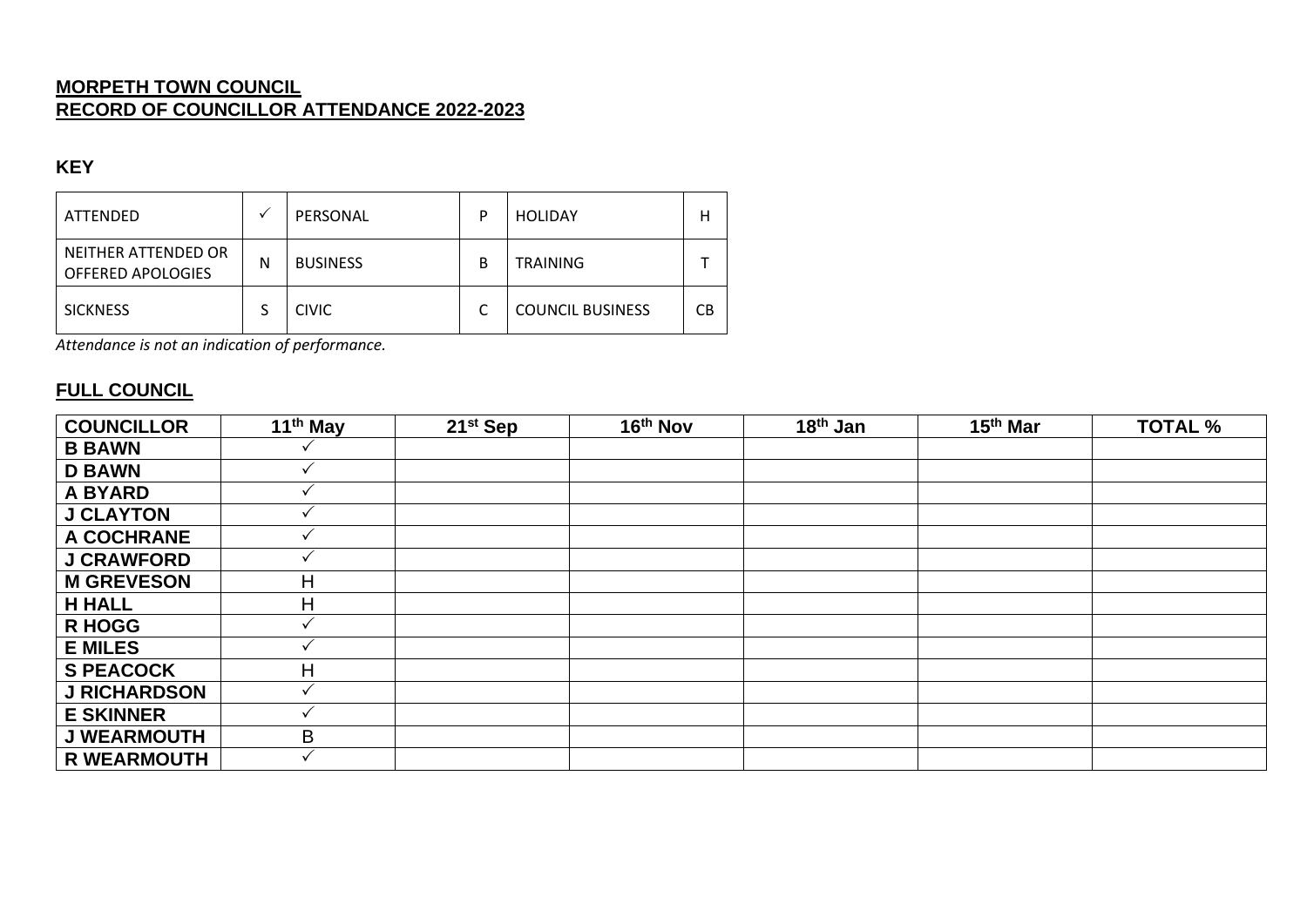## **PLANNING & TRANSPORT**

| <b>COUNCILLOR</b>   | 18 <sup>th</sup> May | 8 <sup>th</sup> Jun | 13 <sup>th</sup> Jul | 14th Sep | 12th Oct | 9 <sup>th</sup> Nov | 14th Dec | 25 <sup>th</sup> Jan | 8 <sup>th</sup> Feb | 8 <sup>th</sup> Mar | 12th Apr | <b>TOTAL %</b> |
|---------------------|----------------------|---------------------|----------------------|----------|----------|---------------------|----------|----------------------|---------------------|---------------------|----------|----------------|
| <b>B BAWN</b>       |                      |                     |                      |          |          |                     |          |                      |                     |                     |          |                |
| <b>A BYARD</b>      |                      |                     |                      |          |          |                     |          |                      |                     |                     |          |                |
| <b>J CLAYTON</b>    |                      |                     |                      |          |          |                     |          |                      |                     |                     |          |                |
| <b>J CRAWFORD</b>   |                      |                     |                      |          |          |                     |          |                      |                     |                     |          |                |
| <b>M GREVESON</b>   |                      |                     |                      |          |          |                     |          |                      |                     |                     |          |                |
| <b>H HALL</b>       |                      |                     |                      |          |          |                     |          |                      |                     |                     |          |                |
| <b>E MILES</b>      |                      |                     |                      |          |          |                     |          |                      |                     |                     |          |                |
| <b>J RICHARDSON</b> |                      |                     |                      |          |          |                     |          |                      |                     |                     |          |                |
| <b>J WEARMOUTH</b>  |                      |                     |                      |          |          |                     |          |                      |                     |                     |          |                |

### **FINANCE & GENERAL PURPOSES**

| <b>COUNCILLOR</b>   | 1 <sup>st</sup> Jun | 6 <sup>th</sup> Jul | 7 <sup>th</sup> Sep | 5 <sup>th</sup> Oct | 2 <sup>nd</sup> Nov | 7 <sup>th</sup> Dec | 11 <sup>th</sup> Jan | 1 <sup>st</sup> Feb | 1 <sup>st</sup> Mar | 5 <sup>th</sup> Apr | 3rd May | <b>TOTAL %</b> |
|---------------------|---------------------|---------------------|---------------------|---------------------|---------------------|---------------------|----------------------|---------------------|---------------------|---------------------|---------|----------------|
| <b>B BAWN</b>       |                     |                     |                     |                     |                     |                     |                      |                     |                     |                     |         |                |
| <b>D BAWN</b>       |                     |                     |                     |                     |                     |                     |                      |                     |                     |                     |         |                |
| <b>A BYARD</b>      |                     |                     |                     |                     |                     |                     |                      |                     |                     |                     |         |                |
| A COCHRANE          |                     |                     |                     |                     |                     |                     |                      |                     |                     |                     |         |                |
| <b>J CRAWFORD</b>   |                     |                     |                     |                     |                     |                     |                      |                     |                     |                     |         |                |
| <b>R HOGG</b>       |                     |                     |                     |                     |                     |                     |                      |                     |                     |                     |         |                |
| <b>S PEACOCK</b>    |                     |                     |                     |                     |                     |                     |                      |                     |                     |                     |         |                |
| <b>J RICHARDSON</b> |                     |                     |                     |                     |                     |                     |                      |                     |                     |                     |         |                |
| <b>E SKINNER</b>    |                     |                     |                     |                     |                     |                     |                      |                     |                     |                     |         |                |
| <b>R WEARMOUTH</b>  |                     |                     |                     |                     |                     |                     |                      |                     |                     |                     |         |                |